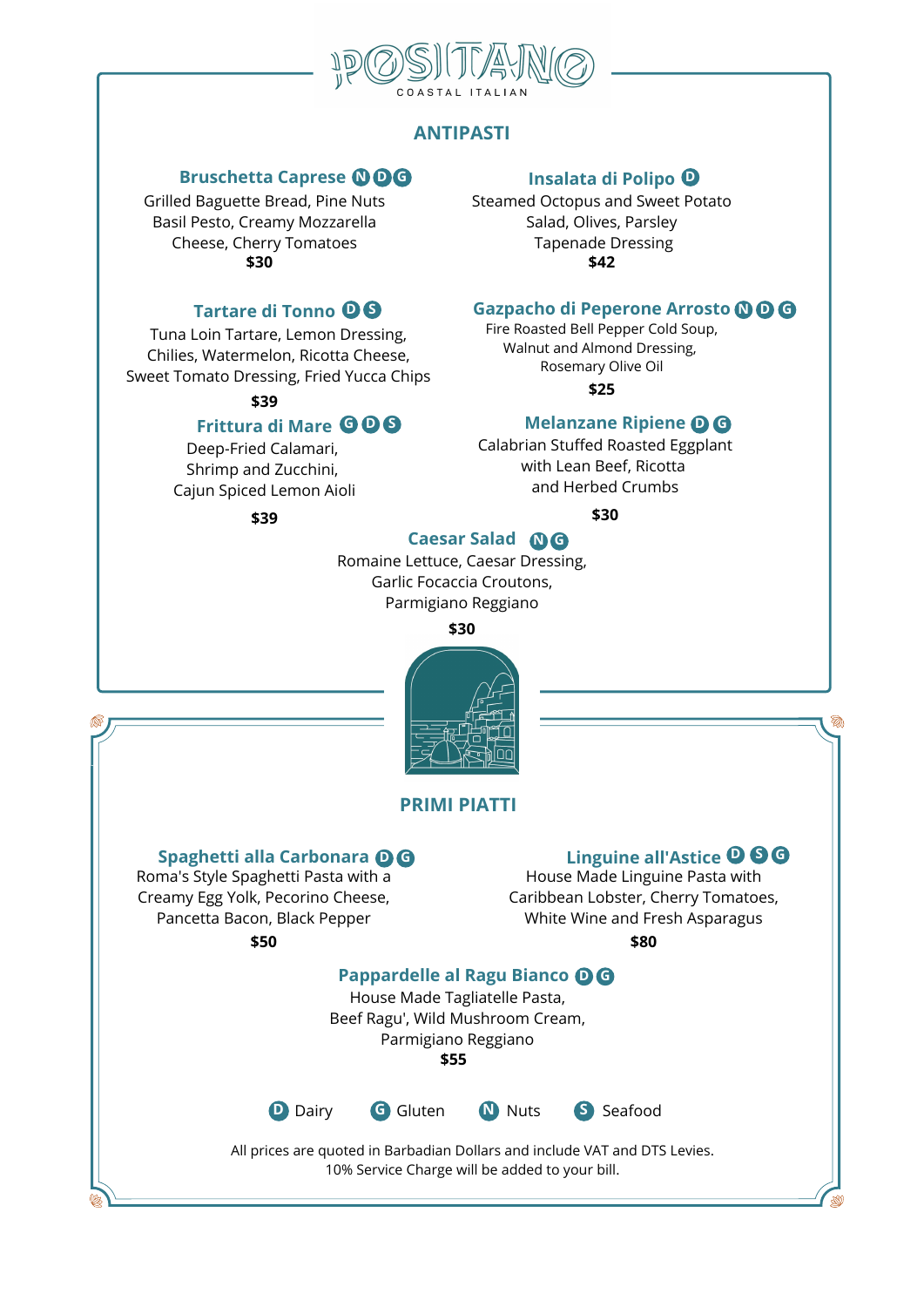

#### **FRUTTI DI MARE**

# **Gamberoni**

Roasted Prawns on Truffle Risotto, Lemon Zest **\$70**

**Pesce Spada D S S**

**1986**<br>**•• Pesce Spada**<br>Risotto, **Personal Swordfish Steak, Citrus** Vinaigrette, Bagna Cauda Broccoli **\$62**

**Caciucco Toscano G S**

**Caciucco Toscano G S**<br>Tuscan Seafood Stew (Prawns, Mussels, Local Fish), Tomato, Olives and Toasted Bread

**\$62**



#### **CARNE**

#### **Brasato Di Manzo**

Florentine Style Beef Short Rib, Smoked Cauliflower Puree, Roasted Carrots, Pickled Onions **\$72**

#### **Pollo alla Milanese D D**

• • Breaded and Fried Chicken Breast, Mozzarella Cheese, Tomato Sauce, Mixed Green Leaf Balsamic Salad & Parmigiano **\$60**

**Costine Al Forno**

Slow Braised Pork Back Ribs with Pancetta, Onion, Tomato Gravy, Double Fried Potato

**\$70**



All prices are quoted in Barbadian Dollars and include VAT and DTS Levies. 10% Service Charge will be added to your bill.